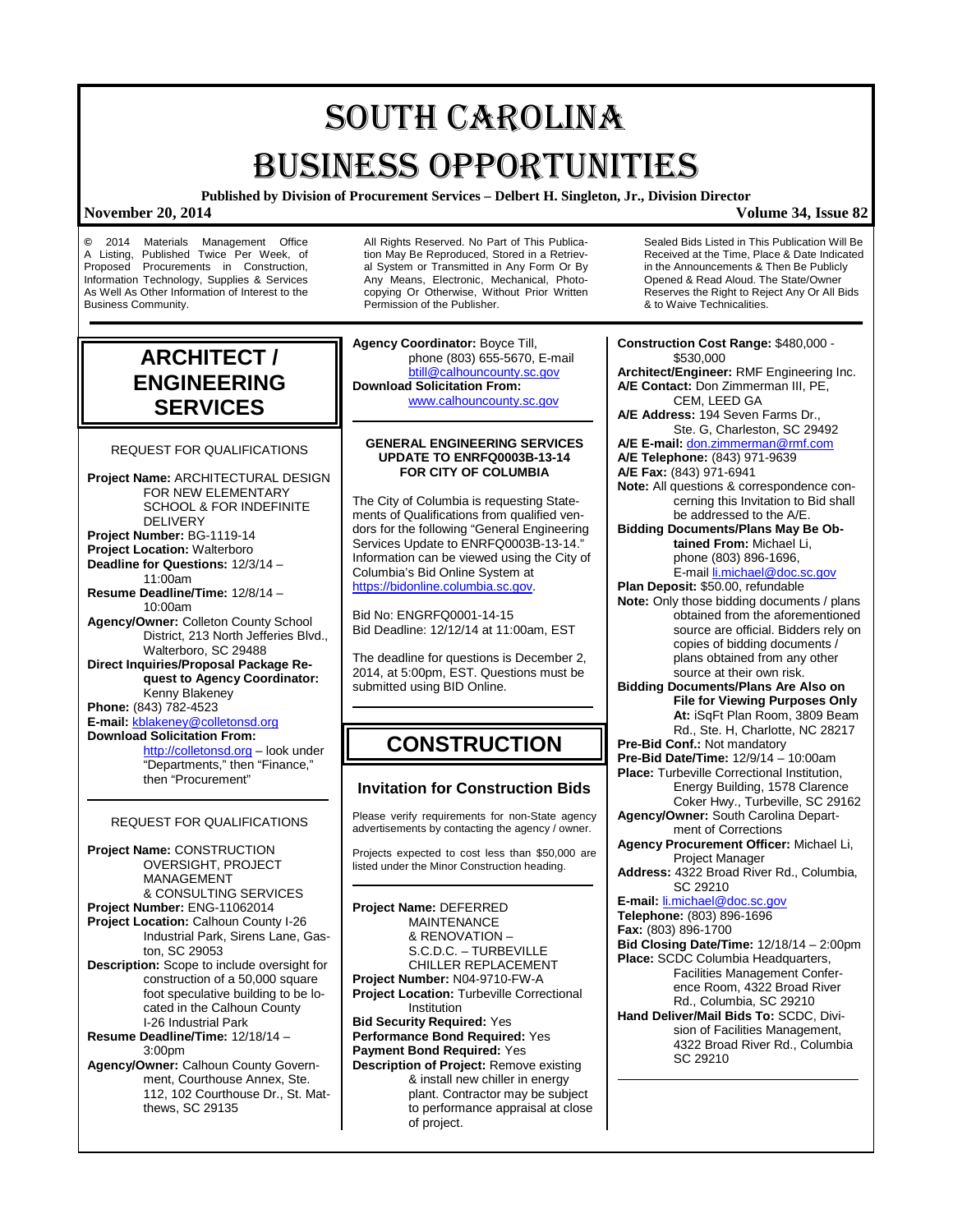**Project Name:** D.H.E.C. – MYRTLE BEACH E.Q.C. – H.V.A.C. REPLACEMENT **Project Number:** J04-N082-FW **Project Location:** Myrtle Beach Environmental Quality Control, 927 Shine Ave., Myrtle Beach, SC 29577 **Bid Security Required:** Yes **Performance Bond Required:** Yes **Payment Bond Required:** Yes **Description of Project:** Removal & replacement of existing 30-ton HVAC unit. Project to include test & balance of the system. Contractor may be subject to performance appraisal at close of project. **Construction Cost Range:** \$40,000 - \$60,000 **Architect/Engineer:** Rast Dallary Engineers, PC **A/E Contact:** James R. Perron **A/E Address:** 514 Alder St., Ste. 4, Myrtle Beach, SC 29577 **A/E E-mail:** [james@rastengineers.com](mailto:james@rastengineers.com) **A/E Telephone:** (843) 232-0408 **A/E Fax:** (843) 232-0508 **Note:** All questions & correspondence concerning this Invitation to Bid shall be addressed to the A/E. **Bidding Documents/Plans May Be Obtained From:** TPM, 1241 Assembly St., Columbia, SC 29201, phone (803) 252-4770 **Plan Deposit Amount:** \$30.00, Nonrefundable **Note:** Only those bidding documents / plans obtained from the aforementioned source are official. Bidders rely on copies of bidding documents / plans obtained from any other source at their own risk. **Bidding Documents/Plans Are Also on File for Viewing Purposes Only At: AGC:** On-line **Dodge:** On-line **Pre-Bid Conf.:** Not mandatory **Pre-Bid Date/Time:** 12/4/14 – 1:00pm **Place:** 927 Shine Ave., Myrtle Beach, SC 29577 **Agency/Owner:** SC Department of Health & Environmental Control **Agency Procurement Officer:** Pete **Creighton Address:** 301 Gervais St., Columbia, SC 29201 **E-mail:** [creighpj@dhec.sc.gov](mailto:creighpj@dhec.sc.gov) **Telephone:** (803) 413-4171 **Fax:** (803) 898-3505 **Bid Closing Date/Time:** 12/16/14 – 2:00pm **Place:** Columbia Mills, Room 416, 301 Gervais St., Columbia **Hand Deliver/Mail Bids To:** SCDHEC, Attn.: Pete Creighton, 301 Gervais St., Columbia, SC 29201

## **SUBCONTRACTOR OUTREACH & OPPORTUNITIES FAIR**

Wednesday, December 3, 2014 Death Valley, West End Zone 3:00pm – 7:00pm Register by clickin[g here.](http://www.clemson.edu/finance/procurement/subcon_register.html) No Cost

Please plan on joining Clemson University & the following general contractors to learn more about the various new, addition & renovation projects at Clemson University & Tri-County Technical College.

General Contractors: Hogan Construction, Holder Construction, Juneau Construction, New South Construction, Sherman Construction, Turner Construction, Whiting-Turner.

There are potential opportunities for all trade & information regarding the scope of each capital project will be available. Many major projects have recently gotten the green light from the State & University Board of Trustees such as new student housing projects, new educational centers & upgrades to athletic facilities. In addition Clemson will be able to address any questions about contracting with the University on IDCs & future contracts.

Please bring business cards, resumé with summary of work & commercial license number.

For additional information, please visit [http://www.clemson.edu/facilities/capital](http://www.clemson.edu/facilities/capital-projects/)[projects/.](http://www.clemson.edu/facilities/capital-projects/) Parking is available in the parking lot in front of the West End Zone[. Click here](http://www.clemson.edu/campus-map/) for a campus map.

Let us know that you will be attending, [reg](http://www.clemson.edu/finance/procurement/subcon_register.html)[ister here.](http://www.clemson.edu/finance/procurement/subcon_register.html) Casual clothing attire is appropriate for this event.

**Project Name:** BUS PARKING FACILITY BUILDING RENOVATIONS **Project Number:** 14018 **Location:** 124 Boscobel Rd., Anderson, SC 29625 **Bid Security Required:** Yes **Performance Bond Required:** Yes **Payment Bond Required:** Yes **Description of Project:** Bus Parking Facility Renovation **Construction Cost Range:** \$175,000 – \$250,000 **Architect/Engineer:** Jumper Carter Sease/Architects, PA **A/E Contact:** Joel Carter, AIA **A/E Address:** 412 Meeting St., West Columbia, SC 29169 **A/E Telephone:** (803) 791-1020 **A/E Fax:** (803) 791-1022 **Plans On File At/ May Be Obtained From:**

Jumper Carter Sease/Architects,

## **November 20, 2014 2 Volume 34, Issue 82**

412 Meeting St, West Columbia, SC 29169

**Plan Deposit:** \$100.00, Non-refundable **Pre-Bid Conf./Site Visit:** Mandatory **Pre-Bid Date/Time:** 12/2/14 – 11;00am **Place:** 124 Boscobel Rd., Anderson, SC 29625

**Bid Due Date/Time: 12/11/14 – 1:00pm Place:** Anderson School District Four Office: 315 East Queen Street. Pendleton, SC 29670

**Agency/Owner:** Anderson School District 4 **Name & Title of Agency Coordinator:**

Dr. Lee D'Andrea **Address:** 315 East Queen Street, Pendleton, SC 29670

**Telephone:** (864) 403-2000

**Fax:** (864) 403-2099

**Hand Deliver/Mail Bids To:** Anderson School District 4, 315 East Queen Street, Pendleton, SC 29670

**Project Name:** BRUSHY CREEK TRUNK SEWER IMPROVEMENTS

**Project Number:** 308-10/23/14 **Location:** Greenville, SC **Bid Security Required:** Yes **Performance Bond Required:** Yes **Payment Bond Required:** Yes

**Description of Project:** Replacement of a 12-inch ductile iron pipe (DIP) gravity sewer stream crossing consisting of approximately 57 feet of pipe & two manholes, & relocation of approximately 224 feet of 8-inch gravity sewer (DIP) with three manholes.

**Construction Cost Range:** TBD **Architect/Engineer:** Rogers & Callcott **Plans On File At: Dodge [Click Here](http://dodgeprojects.construction.com/) Plans May Be Obtained From:** [www.rewaonline.org](http://www.rewaonline.org/)

**Plan Deposit:** None **Pre-Bid Conf./Site Visit:** Mandatory **Pre-Bid Date/Time:** 12/02/14 – 10:00am **Place:** Renewable Water Resources, 561 Mauldin Rd., Greenville, SC 29607 **Bid Due Date/Time:** 12/11/14 – 2:00pm **Place:** Renewable Water Resources 561 Mauldin Rd Greenville, SC 29607 **Agency/Owner:** Renewable Water Resources, 561 Mauldin Rd., Greenville, SC 29607 **Name & Title of Agency Coordinator:** Stephanie Selman **Address:** Renewable Water Resources, 561 Mauldin Rd., Greenville, SC 29607 **Telephone:** (864) 299-4000, Ext. 274 **Fax:** (864) 277-5852 **Email:** [stephanie.selman@yahoo.com](mailto:stephanie.selman@yahoo.com) **Hand Deliver/Mail Bids To:** Renewable Water Resources 561 Mauldin Rd Greenville, SC 29607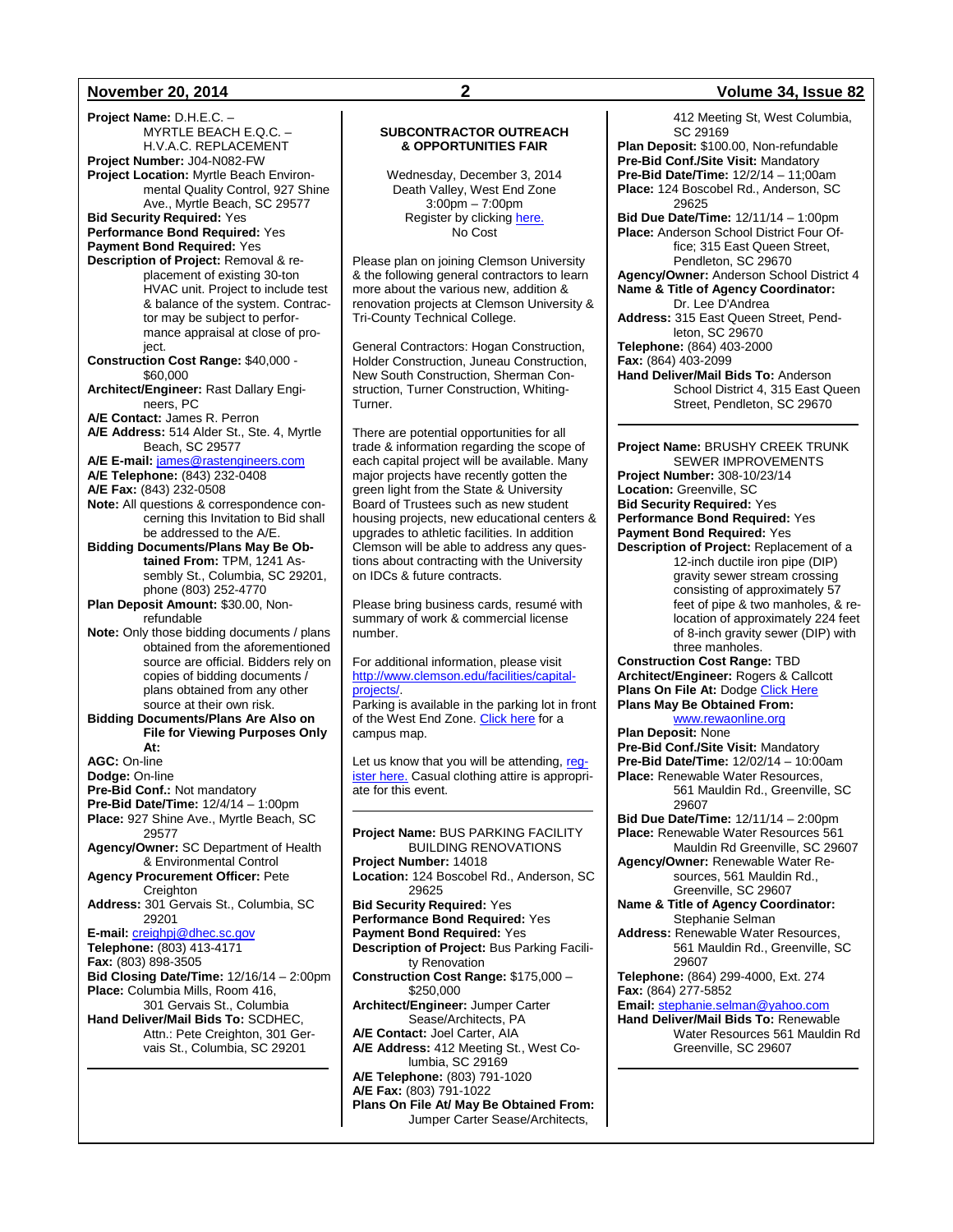### *READVERTISEMENT TO AMEND BID OPENING TIME*

**Project Name:** TWELVE MILE CREEK SANITARY SEWER EXTENSION **Project Number:** BID # 14-007 **Location:** Golden Hills Golf & Country Club, Lexington, SC **Bid Security Required:** Yes **Performance Bond Required:** Yes **Payment Bond Required:** Yes **Description of Project:** Construction of the

Twelve Mile Creek Sanitary Sewer Line & the demolition of the Coventry Woods WWTP. Work includes the installation of approximately 5,600 linear feet of 21-inch diameter gravity sanitary sewer pipe; connection of the existing 8-inch & 12-inch diameter gravity lines entering the Coventry Woods WWTP to the new 21 inch diameter sanitary sewer line; connection of the new 21-inch diameter gravity sewer line to the existing 21-inch diameter gravity line ; decommissioning of the Coventry Woods WWTP, to include the demolition of all structures inside the perimeter fence to a depth of five feet below existing grade; temporary facilities (including bypass pumping) as required to maintain service of the existing Golden Hills Golf & Country Club gravity sewer system during construction.

**Construction Cost Range:** \$1,500,000 - \$2,500,000

**Architect/Engineer:** CDM Smith

**A/E Contact:** Jamie Kelso, PE

**A/E Address:** 1301 Gervais Street, Ste. 1600, Columbia, SC 29201

**A/E Telephone:** (803) 758-4500 **A/E Fax:** (803) 251-2064

**A/E E-mail:** [kelsoj@cdmsmith.com](mailto:kelsoj@cdmsmith.com)

## **Plans On File At/ May Be Obtained From:** Engineer **Plan Deposit:** \$100.00, Non-refundable **Pre-Bid Conf./Site Visit:** Mandatory

**Pre-Bid Date/Time:** 12/3/14 – 10:00am **Place:** Eli Mack Room, Town of Lexington Town Hall, 111 Maiden Lane, Lexington, SC 29072 **Bid Due Date/Time:** 12/17/14 – 2:00pm **Place:** Same as pre-bid conference **Agency/Owner:** Town of Lexington **Name & Title of Agency Coordinator:** Sherry Brooks **Address:** 111 Maiden Lane, Lexington, SC 29072 **Telephone:** (803) 951-4652 **Fax:** (803) 951-4658 **Email:** [sbrooks@lexsc.com](mailto:sbrooks@lexsc.com) **Hand Deliver/Mail Bids To:** Sherry Brooks, Town of Lexington, 111 Maiden Lane, Lexington, SC 29072

### **PRESS BOX, RESTROOMS & CONCESSION STAND AT MARLBORO COUNTY HIGH SCHOOL**

**The Marlboro County School District Seeks To Hire A Design Builder** for design & construction services of Press Box, Restrooms & Concession Stand including sanitary sewer line & potable water supply to the facility (later referred to as Project) to be located at Marlboro County High School baseball / softball field in Bennettsville, SC.

**Proposals Will Be Received Until** 2:00pm, December 11, 2014. Three copies of the proposal should be sent or delivered no later than 2:00pm, December 11, 2014 to:

> Response to Design Build RFP Attention: Mr. Wes Park Marlboro County School District PO Box 947 122 Broad Street Bennettsville, SC 29512

**Administrative Questions Concerning The Rfp Should Be Directed To** Mr. Wes Park Office (843) 479-1539, Cell (843) 479-1040 or Fax (843) 479-1538. For technical questions contact Mr. Tim Brown, (843) 439-1077.

## *REBID*

### **GREENVIEW PARK / EASTER STREET STREAM STABILIZATION FOR CITY OF COLUMBIA**

**The City Of Columbia Is Requesting Bids**  from qualified general contractors for Project #SD8264 #SS7268 – Greenview Park Easter Street Stream Stabilization.

**Information Can Be Viewed Using** the City of Columbia's Bid Online System at [https://bidonline.columbia.sc.gov.](https://bidonline.columbia.sc.gov/)

**The Deadline For Submissions Is** 12/11/14 – 2:00pm in the Seventh Floor Conference Room, 1136 Washington St., Utilities & Engineering Dept., Columbia, SC 29201

**A Pre-Bid Meeting Will Be Held** on 12/2/14 – 2:00pm, in the Seventh Floor Conference Room, 1136 Washington St., Utilities & Engineering Dept., Columbia, SC 29201.

**Description:** LEXINGTON COUNTY FIRE DEPARTMENT TRAINING CENTER PARKING LOT IMPROVEMENTS **Solicitation Number:** B15021-12/17/14S **Submit Offer By:** December 17 2014 at 3:00pm, EST **Purchasing Agency:** Lexington County, 212 South Lake Drive, Suite 503, Lexington, SC 29072 **Contact:** Angela M. Seymour **Email:** [aseymour@lex-co.com](mailto:aseymour@lex-co.com) **Phone:** (803) 785-8319 **Download Solicitation & Possible Future Addenda From:** [Click Here](http://www.lex-co.sc.gov/departments/DeptIQ/procurement/Pages/BidOpportunities.aspx)

## **ALLIGATOR INDUSTRIAL PARK ROAD IN CHESTERFIELD COUNTY**

**Sealed Bids For** Construction Of Alligator Industrial Park Road In Chesterfield County, South Carolina will be received by Chesterfield County (Owner) at 200 West Main St., Chesterfield County Courthouse, Multipurpose Room (1st floor), Chesterfield, SC, until 10:30am, December 16, 2014. At that time & place, bids will be opened & read aloud in public.

**The Work On Alligator Industrial Park Road Consists Of Constructing** approximately 2,400 linear feet of 28 feet wide hot mix asphalt (HMA) pavement, 220 lb./sy. surface Type B & 275 lb./sy. intermediate Type B, with an 8" stone base & stormwater improvements including an infiltration pond.

**There Will Be A Mandatory Pre-Bid Conference** December 9, 2014, at 10:30am, at the Pee Dee Regional Council of Government's conference room, 2314 Regional Road (off US Highway 52), Florence, SC.

**The Contract Documents, Including Drawings & Technical Specifications,** are on file for examination at the offices of the Chesterfield County Courthouse, 200 West Main Street, Chesterfield, SC, & the Pee Dee Regional Council of Governments, Florence, SC. Specifications & contract documents may be obtained in person from the office of the Pee Dee Regional Council of Governments, 2319 Regional Road (off US Highway 52), Florence, SC, upon a nonrefundable payment of \$100.00. If mailed, a \$10.00 shipping & handling fee will be added. When obtaining contract documents, provide your company's mailing address, street (UPS) address, telephone number, fax number & email address. Please contact Sandra Woodberry at (843) 669-3138 with any questions.

## **CONSULTANT / PROFESSIONAL SERVICES**

**STORMWATER MANAGEMENT CONSULTING SERVICES FOR CITY OF ROCK HILL**

REQUEST FOR QUALIFICATIONS PUR572

**The City Of Rock Hill Is Requesting Statements Of Qualifications** from interested & qualified consulting firms to provide design services including, but not limited to: engineering, land surveying, geotechnical, structural, etc., for multiple stormwater rehabilitation projects within the city. The professional services can include, but not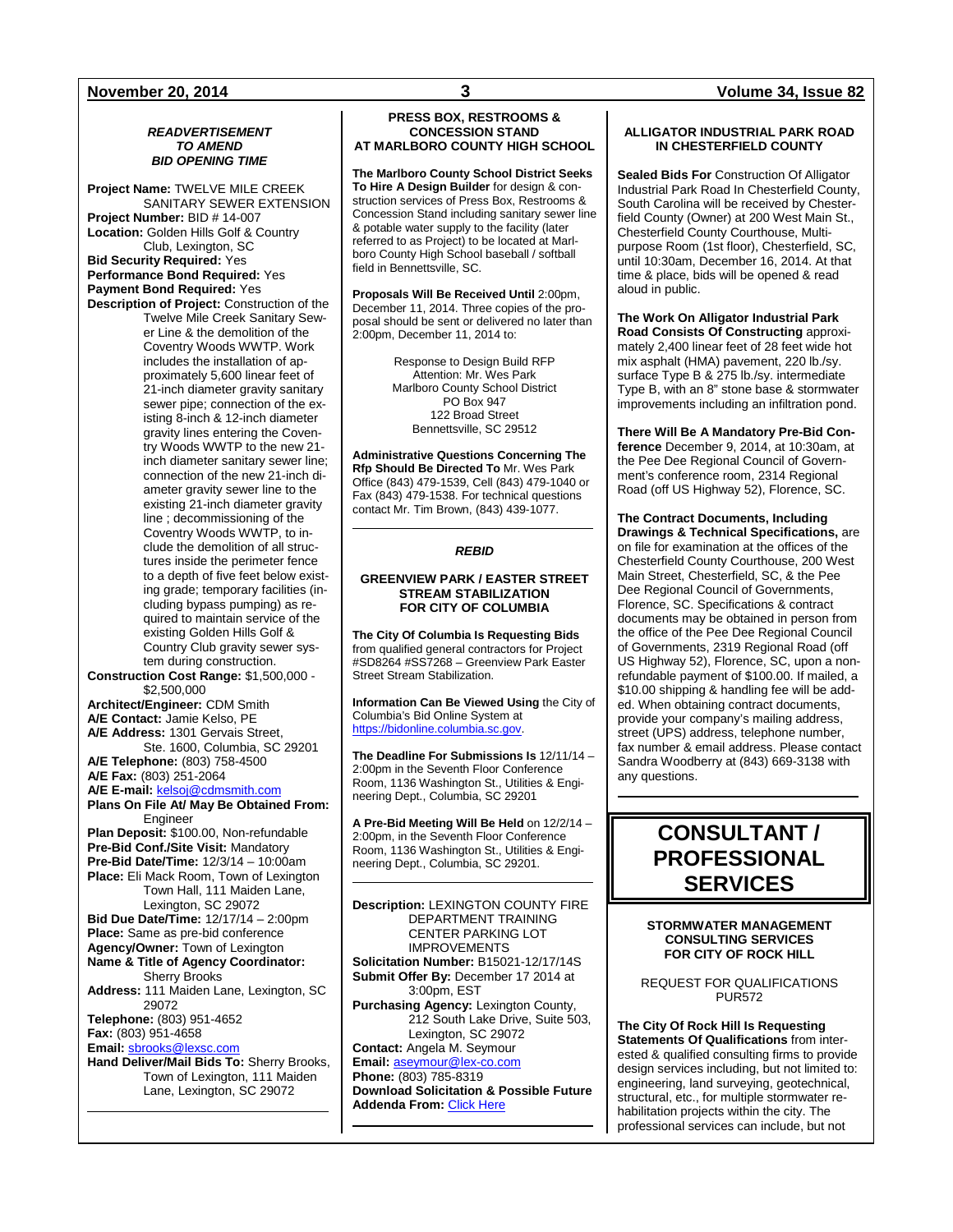be limited to, assisting the City of Rock Hill to identify areas of concern, hydrologic analysis, hydraulic analysis, acquiring all necessary permits, recommendations for stormwater improvements, associated land surveying, rights-of-ways acquisition, stream restoration recommendations, bridge / culvert modification and/or replacement determination, etc. The projects may include replacement of existing roadway crossings, stream benching and/or restorations, utility relocations, etc.

**The Purpose Of This Request For Qualifications Is To Obtain Information** about

consulting firms interested in providing technical & advisory engineering & land surveying services to identity, analyze & make recommendations for stormwater improvements to reduce flooding. The information obtained will be utilized by the City of Rock Hill to evaluate each interested firm or team by utilizing the criteria outlined in this Request for Qualifications (RFQ).

**Statement Of Qualifications Is To Be Submitted** in 8.5" x 11" format. Facsimile or emailed copies will not be accepted. Five (5) hard copies & one (1) digital copy (PDF) shall be submitted no later than 3:00pm, on January 9, 2015 to:

Marty Burr, Interim Public Works Director City of Rock Hill

> 757 S. Anderson Rd. PO Box 11706 Rock Hill, SC 29731

Tel: (803) 329-5551 Fax: (803) 325-2526 [marty.burr@cityofrockhill.com](mailto:marty.burr@cityofrockhill.com)

**All Questions Shall Be Directed,** in writing, to the person specified above. Any addendums or clarifications to this RFQ will be posted on the City of Rock Hill's website at [Click Here.](http://cityofrockhill.com/departments/general-government/purchasing/bids-proposal-requests)

Download Solicitation From: [Click Here](http://cityofrockhill.com/departments/general-government/purchasing/bids-proposal-requests)

## REQUEST FOR PROPOSALS

**Bid Name:** FORESTRY & LAND MANAGEMENT CONSULTANT - RFP

**Description:** The Dorchester County Parks & Recreation Department (DCPRD) is seeking proposals from qualified forestry & land management consulting firms to provide assistance with various timber & land management activities on County properties.

**Bid Notice Number:** 2015-5111-3309-08

**Closing Date/Time:** Thursday, December 11, 2014 at 4:00pm, local time

**Place:** Dorchester County Purchasing Department, 201 Johnston Street, St. George, SC 29477, S.G. Stephens, Jr., CPPO, Procurement Director

**Specifications / Bid Package:** Please go online to [http://bids.dorchestercounty.net,](http://bids.dorchestercounty.net/) complete the vendor registration process, confirm registration, log-in, & download the complete project package.

**Vendor Registration:** [http://bids.dorchestercounty.net](http://bids.dorchestercounty.net/) Commodity Code: 925-61

**E-Mail:** [sstephensjr@dorchestercounty.net](mailto:sstephensjr@dorchestercounty.net)

**Project Contact:** Eric Davis, Parks & Recreation Director

**Deadline For Written Questions On The Procurement Website:** 5:00pm, Monday, December 8, 2014

## **EQUIPMENT**

**Description:** GLASS BEAD PARTICLE SIZE ANALYZER **Solicitation Number:** 5400008820 **Submit Offer By:** 12/16/14 – 10:00am **Purchasing Agency:** SC Department of Transportation, 955 Park St., Columbia, SC 29201 **Buyer:** Vickie Stephens **Email:** [stephensvw@scdot.org](mailto:stephensvw@scdot.org) **Phone:** (803) 737-1530 **Download Solicitation From:** [http://webprod.cio.sc.gov/SCSolicitationWe](http://webprod.cio.sc.gov/SCSolicitationWeb/solicitationAttachment.do?solicitnumber=5400008820) [b/solicitationAttachment.do?solicitnumber=5](http://webprod.cio.sc.gov/SCSolicitationWeb/solicitationAttachment.do?solicitnumber=5400008820)

[400008820](http://webprod.cio.sc.gov/SCSolicitationWeb/solicitationAttachment.do?solicitnumber=5400008820)

**Description:** HEATING / AIR CONDITIONING UNITS FOR CLASSROOM TRAINING **Solicitation Number:** SCC-317 **Delivery Point:** Spartanburg **Submit Offer By:** 12/9/14 – 2:00pm **Purchasing Agency:** Spartanburg Community College, Room 243, Ledbetter Building, Business I-85 & New Cut Road, Spartanburg, SC 29303 **Buyer:** Tami Steed**,** (864) 592-4671, [steedt@sccsc.edu](mailto:steedt@sccsc.edu)

**Download Solicitation From:** [www.sccsc.edu/purchasing](http://www.sccsc.edu/purchasing-solicitations)**[solicitations](http://www.sccsc.edu/purchasing-solicitations)** 

**Description:** 24 TRINOCULAR MICROSCOPES **Solicitation Number:** TCTC-15-Trinocular **Delivery Point:** Pendleton, SC 29670 **Submit Offer By:** 12/2/14 – 2:00pm. Not a public bid opening **Purchasing Agency:** Tri-County Technical College, 7900 U.S. 76, Pendleton, SC 29670

## **November 20, 2014 4 Volume 34, Issue 82**

**Direct Inquiries to Buyer:** Matt Whitten, phone (864) 646-1633, E-mai[l mwhitten@tctc.edu](mailto:mwhitten@tctc.edu) **Download Solicitation From:** [http://www.tctc.edu/Content/Abou](http://www.tctc.edu/Content/About_TCTC/PurchasingSolicitation/Solicitation.xml) [t\\_TCTC/PurchasingSolicitation/S](http://www.tctc.edu/Content/About_TCTC/PurchasingSolicitation/Solicitation.xml) [olicitation.xml](http://www.tctc.edu/Content/About_TCTC/PurchasingSolicitation/Solicitation.xml)

**Description:** ELECTRIC DRIVE 4 x 4 ATV WITH DUMP BED **Solicitation Number:** 56279621 **Delivery Point:** Clemson, SC **Submit Offer By:** 12/2/14 – 11:00am **Purchasing Entity:** Clemson University, Procurement Services, Administrative Services Building, Silas N. Pearman Boulevard, Clemson, SC 29634 **Buyer:** Allison Patton, (864) 656-3677 or

[apatton@clemson.edu](mailto:apatton@clemson.edu) **Download Solicitation From:**

[www.clemson.edu/cfo/procureme](http://www.clemson.edu/cfo/procurement/vendors) [nt/vendors](http://www.clemson.edu/cfo/procurement/vendors)

**Description:** PROJECT 260C SYSTEM 3D PRINTER **Solicitation Number:** SCC-318 **Delivery Point:** Spartanburg, SC **Submit Offer By:** 12/11/14 – 2:00pm **Purchasing Agency:** Spartanburg Community College, Business I-85 & New Cut Road, Spartanburg, SC 29303 **Buyer:** Tami Steed**,** (864) 592-4671, [steedt@sccsc.edu](mailto:steedt@sccsc.edu) **Download Solicitation From:**

[http://www.sccsc.edu/vendors/#p](http://www.sccsc.edu/vendors/#purchasing) [urchasing](http://www.sccsc.edu/vendors/#purchasing)

## **INFORMATION TECHNOLOGY**

**Description:** TREND MICRO SECURITY **SOFTWARE Solicitation Number:** 5400008633 **Submit Offer By:** 12/15/14 – 11:00am **Purchasing Agency:** ITMO, Division of Procurement Services, Budget & Control Board, 1201 Main St., Ste. 601, Columbia, SC 29201 **Buyer:** Michael Thomas **Email:** [mthomas@mmo.sc.gov](mailto:mthomas@mmo.sc.gov)

**Phone:** (803) 896-5232 **Download Solicitation From:**

[http://webprod.cio.sc.gov/SCSolicitationWe](http://webprod.cio.sc.gov/SCSolicitationWeb/solicitationAttachment.do?solicitnumber=5400008633) [b/solicitationAttachment.do?solicitnumber=5](http://webprod.cio.sc.gov/SCSolicitationWeb/solicitationAttachment.do?solicitnumber=5400008633) [400008633](http://webprod.cio.sc.gov/SCSolicitationWeb/solicitationAttachment.do?solicitnumber=5400008633)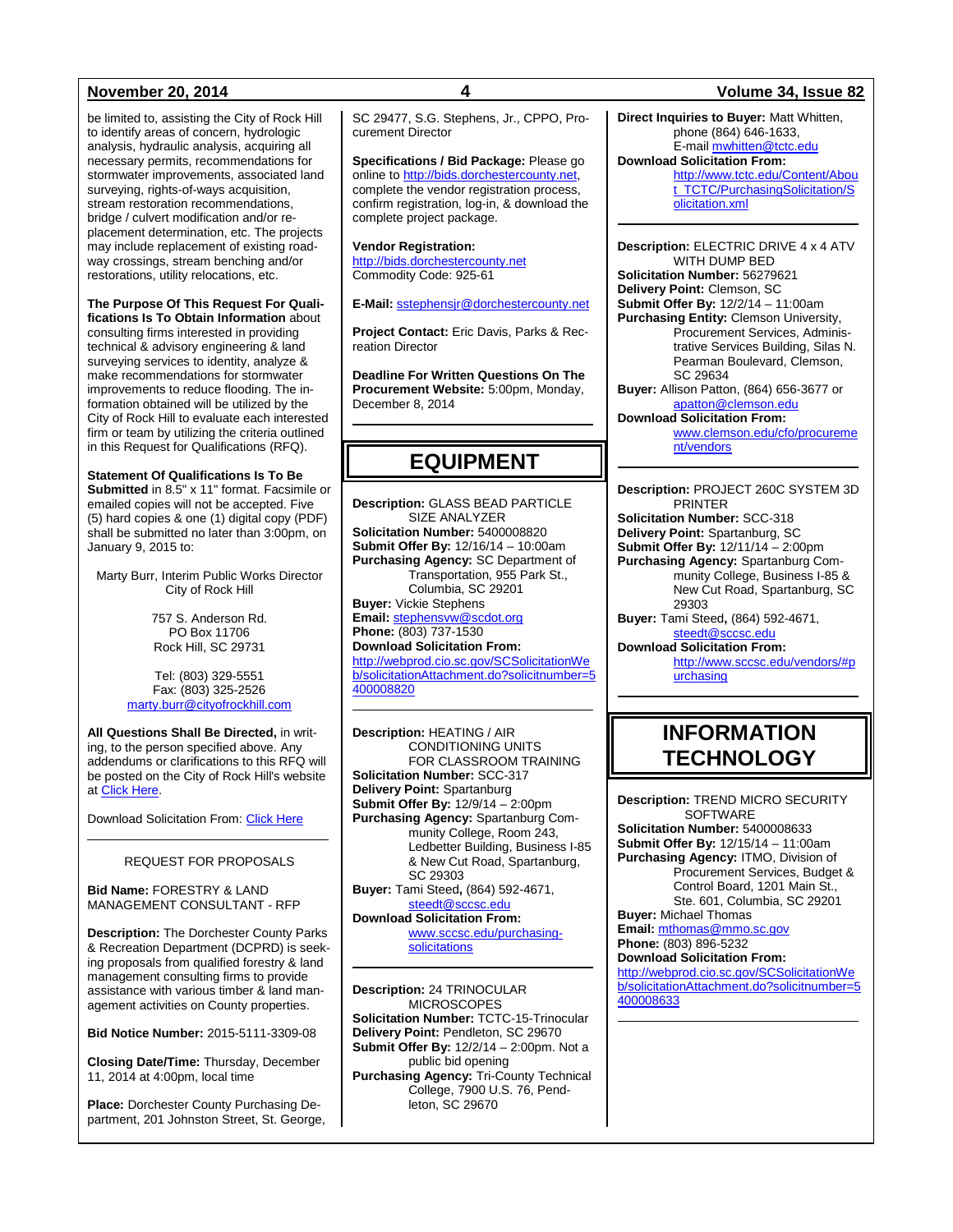## **November 20, 2014 5 Volume 34, Issue 82**

**Description:** DIGITAL AUDIO MIXING CONSOLE FOR S.C.E.T.V. **COMMISSION Solicitation Number:** 5400008638 **Submit Offer By:** 12/30/14 – 2:30pm **Purchasing Agency:** ITMO, Division of Procurement Services, Budget & Control Board, 1201 Main St., Ste. 601, Columbia, SC 29201 **Buyer:** Christy Smith **Email:** [csmith@mmo.sc.gov](mailto:csmith@mmo.sc.gov) **Phone:** (803) 896-0022 **Download Solicitation From:** [http://webprod.cio.sc.gov/SCSolicitationWe](http://webprod.cio.sc.gov/SCSolicitationWeb/solicitationAttachment.do?solicitnumber=5400008638) [b/solicitationAttachment.do?solicitnumber=5](http://webprod.cio.sc.gov/SCSolicitationWeb/solicitationAttachment.do?solicitnumber=5400008638) [400008638](http://webprod.cio.sc.gov/SCSolicitationWeb/solicitationAttachment.do?solicitnumber=5400008638)

**Description:** INTERCONNECTED HOSTED VoIP SERVICES **Solicitation (RFP) No.:** WCSD-2015-001 **FCC Form 470 No.:** 711520001251595 **Response Delivery Address:** Williamsburg County School District, District Office, 423 School Street, Kingstree, SC 29556 **PPSL Due/Opening Date/Time:** Friday, December 19, 2014 – 3:00pm **Request RFP From:** [2015wcsd@district.us.com](mailto:2015wcsd@district.us.com)

**Special Instructions:** Vendor must reference the solicitation number and/or FCC Form 470 number for which they are seeking information.

## REQUEST FOR PROPOSAL

**Description:** ORIENTATION RESERVATION SYSTEM **Solicitation Number:** 56277373 **Delivery Point:** Clemson, SC **Deadline for Questions:** 12/1//14 – 12:00 noon, EST. Send queries by E-mail to [duncant@clemson.edu](mailto:duncant@clemson.edu) **Submit Offer By:** 12/9/14 – 2:30pm, EST **Purchasing Entity:** Clemson University, Procurement Services, Administrative Services Building, 108 Perimeter Rd., Clemson, SC 29634 **Buyer:** Tammy Crooks, (864) 656-0641, [duncant@clemson.edu](mailto:duncant@clemson.edu) **Download Solicitation From:**

[www.clemson.edu/cfo/procureme](http://www.clemson.edu/cfo/procurement/vendors) [nt/vendors](http://www.clemson.edu/cfo/procurement/vendors)

## REQUEST FOR PROPOSAL

**Description:** LEARNING MANAGEMENT SYSTEM **Solicitation Number:** 55880590 **Delivery Point:** Clemson, SC **Deadline for Questions:** 12/4/14 – 12:00 noon, EST. Send queries by E-mail to [duncant@clemson.edu](mailto:duncant@clemson.edu) **Submit Offer By:** 12/18/14 – 2:30pm, EST **Purchasing Entity:** Clemson University, Procurement Services, Adminis-

trative Services Building, 108 Perimeter Rd., Clemson, SC 29634 **Buyer:** Tammy Crooks, (864) 656-0641, [duncant@clemson.edu](mailto:duncant@clemson.edu) **Download Solicitation From:** [www.clemson.edu/cfo/procureme](http://www.clemson.edu/cfo/procurement/vendors)

[nt/vendors](http://www.clemson.edu/cfo/procurement/vendors)

## REQUEST FOR PROPOSAL

**Description:** TWO-WAY RADIO SYSTEM, WITH OPTIONAL G.P.S. & A.V.L. SYSTEM **Solicitation Number:** Radio System DPW 2014-11-14 **Delivery Point:** Clinton, SC **Pre-Proposal Conf.:** Mandatory. Monday, 12/15/14 – 2:00pm **Pre-Proposal Location:** City of Clinton, Department of Public Works, 1219 Gary St., Clinton, SC 29325 **Deadline for Questions:** Monday, 12/22/14 **Submit Offer By:** Monday, 1/5/15 – 2:00pm **Purchasing Agency:** City of Clinton, 211 North Broad St., Clinton, SC 29325 **Buyer:** Joey Meadors, phone (864) 833-7500, E-mail [jmeadors@cityofclintonsc.com](mailto:jmeadors@cityofclintonsc.com) **Download Solicitation From:**

[www.cityofclintonsc.com](http://www.cityofclintonsc.com/)

### **MICRO USB 2.0 CABLE FOR BEAUFORT COUNTY SCHOOLS**

The Beaufort County School District is requesting quotes for Micro USB 2.0 Cable, Black, Type A Male / Micro-B Male: 6 foot.

Quotes should be submitted to Beaufort County School District, Julie Gadley, Procurement Specialist, by 10:00am, Monday, December 1, 2014, via email t[o ju](mailto:julie.gadley@beaufort.k12.sc.us)[lie.gadley@beaufort.k12.sc.us](mailto:julie.gadley@beaufort.k12.sc.us) or faxed to (843) 322-0793 or (843) 322-2424. Specifications may be obtained electronically at [http://www.beaufort.k12.sc.us](http://www.beaufort.k12.sc.us/) (click on "Community" then "Bids & Awards") or by contacting Julie Gadley, Procurement Specialist, at (843) 322-2417, or via e-mail at [julie.gadley@beaufort.k12.sc.us.](mailto:julie.gadley@beaufort.k12.sc.us)

Direct inquiries to Julie Gadley, Procurement Specialist, in writing via email  $-\underline{ju}$ [lie.gadley@beaufort.k12.sc.us.](mailto:julie.gadley@beaufort.k12.sc.us)

Bids from Minority & Women Business Enterprises are strongly encouraged.

> Affirmative Action Equal Opportunity Employer

## **MAINTENANCE / REPAIR**

**Description:** HAUL, REPAIR & PAINT ADVENTURE II **Solicitation Number:** 5400008832 **Site Visit:** By appointment, contact Rob Powell or Patrick Cook at (843) 852-4200 **Place:** Charles Towne Landing State, Historic Site, 1500 Old Towne Rd., Charleston, SC 29407 **Submit Offer By:** 12/11/14 – 3:00pm **Purchasing Agency:** SC Dept. of Parks & Recreation Procurement Office, 1205 Pendleton St., Room 517, Columbia, SC 29201 **Buyer:** James "Jamie" Jackson **Email:** [jjackson@scprt.com](mailto:jjackson@scprt.com) **Phone:** (803) 734-1302 **Download Solicitation From:** [http://webprod.cio.sc.gov/SCSolicitationWe](http://webprod.cio.sc.gov/SCSolicitationWeb/solicitationAttachment.do?solicitnumber=5400008832)

[b/solicitationAttachment.do?solicitnumber=5](http://webprod.cio.sc.gov/SCSolicitationWeb/solicitationAttachment.do?solicitnumber=5400008832) [400008832](http://webprod.cio.sc.gov/SCSolicitationWeb/solicitationAttachment.do?solicitnumber=5400008832)

**Description:** VINYL GYMNASIUM FLOOR REPLACEMENT

**Solicitation Number:** 1415-011 **Delivery Point:** Duncan, SC **Submit Offer By:** 12/4/14 – 10:00am **Purchasing Agency:** Spartanburg School District Five, PO Box 307, 100 North Danzler Rd., Duncan, SC 29334 **Direct Inquiries To:** Bill Chumley,

phone (864) 949-2340, E-mai[l bill.chumley@spart5.net](mailto:bill.chumley@spart5.net)

**Bid Request to Buyer:** Barry Reese, phone (864) 949-7628, E-mai[l barry.reese@spart5.net](mailto:barry.reese@spart5.net) **Download Solicitation From:**

[www.spart5.net/procurement/solic](http://www.spart5.net/procurement/solicitations) [itations](http://www.spart5.net/procurement/solicitations)

**Description:** PROVIDE & INSTALL CARPET AT DARLINGTON MIDDLE SCHOOL & DARLINGTON HIGH SCHOOL **Solicitation Number:** 1415-12 **Delivery Point:** Darlington Middle School, 150 Pinedale Dr., Darlington, SC 29532 & Darlington High School, 525 Spring St., Darlington, SC 29532 **Submit Offer By:** 12/9/14 – 11:30am **Purchasing Agency:** Darlington County School District, 120 East Smith

Avenue, Darlington, SC 29532 **Buyer:** Nan Johnson, (843) 398-2272, Nan-[Nan-](mailto:Nannette.johnson@darlington.k12.sc.us)

> [nette.johnson@darlington.k12.sc.](mailto:Nannette.johnson@darlington.k12.sc.us) [us](mailto:Nannette.johnson@darlington.k12.sc.us)

**Direct Inquiries To:** Via email to **[Nan](mailto:Nannette.johnson@darlington.k12.sc.us)**[nette.johnson@darlington.k12.sc.](mailto:Nannette.johnson@darlington.k12.sc.us) [us,](mailto:Nannette.johnson@darlington.k12.sc.us) by fax to (843) 398-2240, or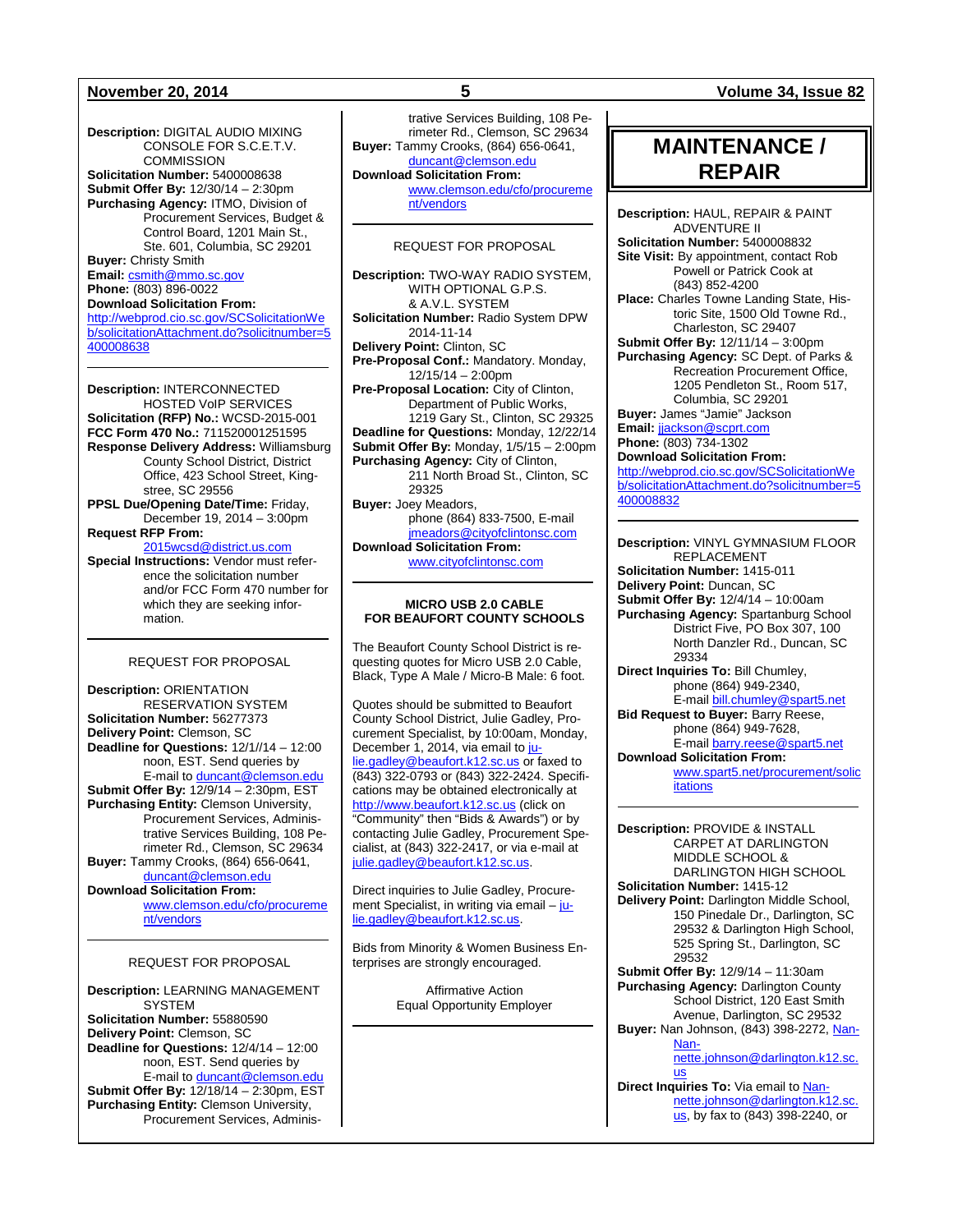mailed to Nan Johnson, 120 East Smith Avenue, Darlington, SC 29532 by December 1, 2014. Please reference the solicitation number & project name.

## **Download Solicitation From:**

[www.darlington.k12.sc.us,](http://www.darlington.k12.sc.us/) click "Departments" click "Finance & Procurement" click "Solicitations" click "2013-14 Solicitations"

**Description:** PAINT INTERIOR OF AGENCY'S INTERMEDIATE CARE FACILITY **Solicitation Number:** 112014010 **Delivery Point:** Sumter. SC **Purchasing Agency:** Sumter County Disabilities & Special Needs Board, 750 Electric Drive, Sumter, SC 29153 **Submit Offer By:** December 3, 2014 – 4:30pm **Telephone:** (803) 778-1669, Ext 120 **Email:** [tonyl1@ftc-i.net](mailto:tonyl1@ftc-i.net)

**Description:** PAINTING OF HERITAGE BUILDING AT BAY CREEK PARK **Solicitation Number:** Bid #2014-13 **Delivery Point:** Edisto Beach, SC **Submit Offer By:** 12/22/14 – 2:00pm **Purchasing Agency:** Town of Edisto Beach, Building Dept., 2414 Murray St., Edisto Beach, SC 29438 **Direct Inquiries To:** Patrick Brown, (843) 869-2505, Ext. 205

## *READVERTISEMENT TO AMEND EMAIL ADDRESS*

### **ROOF REPLACEMENT & REPAIRS AT THE MANN-SIMONS HOUSE**

Interested contractors are invited to submit bids for roof replacement & repairs at the historic Mann-Simons House located at 1403 Richland St., Columbia, SC. The building is owned by the City of Columbia & is managed by Historic Columbia (HC).

The project is funded in part by a federal grant from the US Dept. of the Interior's National Park Service & is administered by SC Dept of Archives & History. Complete bid invitation & project description may be obtained from Sean Stucker, Director of Facilities at HC, (803) 240-3135, [sstuck](mailto:sstucker@historiccolumbia.org)[er@historiccolumbia.org](mailto:sstucker@historiccolumbia.org) .

Bids will be accepted by Historic Columbia, 1601 Richland Street, Columbia, SC 29201, until 12:00pm, on December 1, 2014.

## **MINOR CONSTRUCTION**

**Project Name:** U.S.C.-UPSTATE C.L.C. DISHWASHER EXHAUST SYSTEM **Project Number:** CP00413282 **Project Location:** Spartanburg **Applicable SCBO Notes:** 4 & 5 **Bid Security Required:** No **Performance Bond Required:** No **Payment Bond Required:** No **Description of Project:** Replace existing dishwasher ductwork & fan with new aluminum duct & new fan. Make final duct connections to new dishwasher machine. Contractors are responsible for obtaining bid documents & all updates from the USC Purchasing web site[, http://purchasing.sc.edu](http://purchasing.sc.edu/) – see "Facilities / Construction Solicitations & Awards." **Construction Cost Range:** \$20,000 - \$40,000 **Architect/Engineer:** Peritus Engineers & Associates, Inc. **A/E Contact:** Jody C. Parker, PE **A/E Address:** 10 East Dorchester Blvd., Greenville, SC 29605 **A/E Telephone:** (864) 277-8287 **A/E Fax:** (864) 277-8290 **A/E E-mail:** [jparker@peritusengineers.com](mailto:jparker@peritusengineers.com) **Plans May Be Obtained From:** USC Purchasing web site, [http://purchasing.sc.edu](http://purchasing.sc.edu/) – see "Facilities / Construction Solicitations & Awards" **Plan Deposit:** None **Pre-Quote Conf.:** Not mandatory **Pre-Quote Conf. Date/Time:** 12/4/14 – 10:00am **Place:** USC-Upstate, Facilities, 155 American Way, Spartanburg **Agency/Owner:** University of South Carolina **Name & Title of Agency Coordinator:** Aimee B. Rish, Procurement Specialist **Address:** 743 Greene St., Columbia, SC

29208

**Telephone:** (803) 777-2261

**Fax:** (803) 777-7334 **E-mail:** [arish@fmc.sc.edu](mailto:arish@fmc.sc.edu)

**IFQ Due Date/Time:** 12/18/14 – 2:00pm

**Place:** USC, Main Campus, 743 Greene St., Columbia, SC 29208

**Hand Deliver/Mail IFQ To:** USC, Attn.: Aimee Rish, "Bid Enclosed, Facilities Center, 743 Greene St., Columbia, SC 29208

**November 20, 2014 6 Volume 34, Issue 82 Description:** HOUSING REHABILITATION PROJECT AT 100 DARIAN ROAD, LEXINGTON, SC 29073 **Solicitation Number:** B15024-12/18/14K **Pre-Bid Conference:** Mandatory, December 4, 2014 – 10:00am, at 100 Darian Road, Lexington, SC 29073. The mandatory pre-bid conference will start promptly at 10:00am. Any persons arriving late will be deemed nonresponsible. **Submit Offer By:** December 18, 2014 at 3:30pm, EST **Purchasing Agency:** Lexington County, 212 South Lake Dr., Suite 503, Lexington, SC 29072 **Contact:** Kay Keisler **Email:** [kkeisler@lex-co.com](mailto:kkeisler@lex-co.com) **Phone:** (803) 785-8166 **Download Solicitation From:** [Click Here](http://www.lex-co.sc.gov/departments/DeptIQ/procurement/Pages/BidOpportunities.aspx) **Description:** HOUSING REHABILITATION PROJECT AT 1202 PINE STREET, CAYCE, SC 29033 **Solicitation Number:** B15023-12/18/14K **Pre-Bid Conference**: Mandatory, December 4, 2014 – 11:30am, at 1202 Pine Street, Cayce, SC 29033. The mandatory pre-bid conference will start promptly at 11:30am. Any persons arriving late will be deemed nonresponsible. **Submit Offer By:** December 18, 2014 at 3:00pm, EST **Purchasing Agency:** Lexington County, 212 South Lake Drive, Suite 503, Lexington, SC 29072 **Contact:** Kay Keisler **Email:** [kkeisler@lex-co.com](mailto:kkeisler@lex-co.com) **Phone:** (803) 785-8166 **Download Solicitation From:** [Click Here](http://www.lex-co.sc.gov/departments/DeptIQ/procurement/Pages/BidOpportunities.aspx) *REBID* **RENOVATIONS TO 150 N. DARGAN STREET, FLORENCE, SC** INVITATION TO BID NO. 2014-64 The City of Florence is accepting bids from qualified bidders to renovate the building located at 150 N. Dargan Street Florence, SC. A mandatory pre-bid conference will be held

at the job site located at 150 N. Dargan Street, Florence, SC, on November 26, 2014 at 2:00pm.

Bid Opening Date/Time: December 3, 2014 at 2:00pm

Location for the Receipt of Bids: City of Florence City Center, Purchasing / Contracting Office, 324 West Evans Street, 3rd Floor, Florence, SC 29501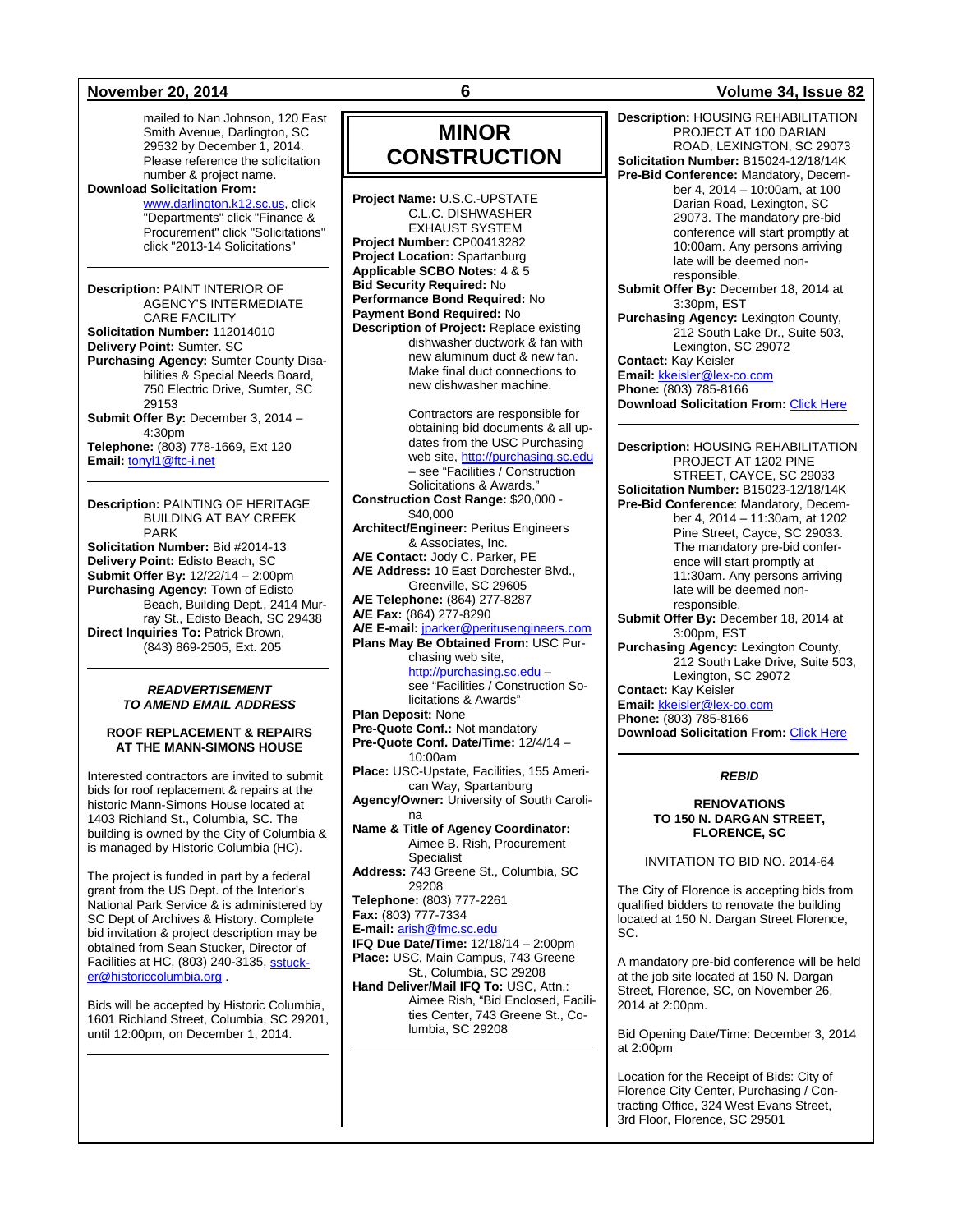The Invitation To Bid document can be found at **Click Here**, or can be obtained by contacting Lynwood F. Givens at Igiv[ens@cityofflorence.com](mailto:lgivens@cityofflorence.com)</u> or by fax at (843) 665-3111.

Mailing Address: City of Florence, Office of Purchasing & Contracting, 324 West Evans Street, Florence, SC 29501

The City of Florence welcomes & encourages submissions from minority & woman owned businesses. Please indicate that you are a minority or woman owned business with your request for bid documents.

This solicitation does not commit the City of Florence to award a contract, to pay any costs incurred in the preparation of a bid, or to procure or contract for services. The City of Florence reserves the right to reject any & all responses, to cancel this solicitation, & to make an award deemed in its own best interest.

## **PRINTING**

**Description:** YEAR IN REVIEW MAGAZINE **Solicitation Number:** GTC 14-11-147-RFQ **Delivery Point:** Greenville **Submit Offer By:** Tuesday, 12/9/14 – 3:00pm. Not a public bid opening **Purchasing Entity:** Greenville Technical College, Building 123, Room 207, 738 South Pleasantburg Dr., Greenville, SC 29607. Mailing address is PO Box 5616, Greenville, SC 29606 **Buyer:** Deborah McGowan **Telephone:** (864) 250-8180 **E-mail:** [deborah.mcgowan@gvltec.edu](mailto:deborah.mcgowan@gvltec.edu) **Download Solicitation From:** [www.gvltec.edu/purchasing](http://www.gvltec.edu/purchasing)

> Minority-Owned Businesses Are Encouraged To Bid

**Description:** CONTINUING EDUCATION CATALOGUES **Solicitation Number:** GTC-14-11-146-RFQ **Delivery Point:** Greenville **Submit Offer By:** Tuesday, 12/9/14 – 3:00pm. Not a public bid opening **Purchasing Entity:** Greenville Technical College, 738 South Pleasantburg Dr., Building 123, Room 207, Greenville, SC 29607. Mailing address is PO Box 5616, Greenville, SC 29606 **Buyer:** Deborah McGowan **Telephone:** (864) 250-8180 **E-mail:** [deborah.mcgowan@gvltec.edu](mailto:deborah.mcgowan@gvltec.edu) **Download Solicitation From:** [www.gvltec.edu/purchasing](http://www.gvltec.edu/purchasing)

> Minority-Owned Businesses Are Encouraged To Bid

**Description:** PRINTING OF STATIONERY, ENVELOPES & FOLDERS **Solicitation Number:** MTC-IFB-0844 **Delivery Point:** West Columbia **Submit Offer By:** 12/1/14 – 11:00am **Purchasing Entity:** Midlands Technical College, Airport Campus, Reed Hall, 1260 Lexington Dr., West Columbia, SC 29170 **Direct Inquiries/Bid Request To:** Miley Corley, (803) 822-3209 **E-mail:** [corleym@midlandstech.edu](mailto:corleym@midlandstech.edu) **Download Solicitation From:**  [www.midlandstech.edu/vendors](http://www.midlandstech.edu/vendors)

**SERVICES**

**Description:** S.C. AGING NETWORK MEAL PROGRAM FOR LIEUTENANT GOVERNOR'S **OFFICE Solicitation Number:** 5400008337 **Submit Offer By:** 1/06/15 – 2:30pm **Purchasing Agency:** Materials Management Office, Division of Procurement Services, Budget & Control Board, 1201 Main St., Ste. 600, Columbia, SC 29201 **Buyer:** Sam Hanvey **Download Solicitation From:** [http://webprod.cio.sc.gov/SCSolicitationWe](http://webprod.cio.sc.gov/SCSolicitationWeb/solicitationAttachment.do?solicitnumber=5400008337) [b/solicitationAttachment.do?solicitnumber=5](http://webprod.cio.sc.gov/SCSolicitationWeb/solicitationAttachment.do?solicitnumber=5400008337) [400008337](http://webprod.cio.sc.gov/SCSolicitationWeb/solicitationAttachment.do?solicitnumber=5400008337)

**Description:** JANITORIAL SERVICES FOR S.C.D.H.E.C.'S STATE PARK BUILDING #12 **Solicitation Number:** 5400008757 **Delivery Point:** State Park, SC **Site Visit:** 12/02/14 – 10:00am **Place:** SCDHEC, State Park Building 12, 8500 Farrow Rd., Columbia, SC 29147 **Submit Offer By:** 12/16/14 – 2:30pm **Purchasing Agency:** SC Dept. of Health & Environmental Control, Business Management, Columbia Mills Building, 301 Gervais St., Columbia, SC **Buyer:** Michael Smith **E-mail:** [smithm2@dhec.sc.gov](mailto:smithm2@dhec.sc.gov) **Phone:** (803) 898-3482 **Download Solicitation From:** [http://webprod.cio.sc.gov/SCSolicitationWe](http://webprod.cio.sc.gov/SCSolicitationWeb/solicitationAttachment.do?solicitnumber=5400008757) [b/solicitationAttachment.do?solicitnumber=5](http://webprod.cio.sc.gov/SCSolicitationWeb/solicitationAttachment.do?solicitnumber=5400008757) [400008757](http://webprod.cio.sc.gov/SCSolicitationWeb/solicitationAttachment.do?solicitnumber=5400008757)

**Description:** REPLACEMENT PAVEMENT MARKINGS IN RICHLAND **COUNTY Solicitation Number:** 5400008811 **Submit Offer By:** 12/04/14 – 5:00pm No public bid opening will be held **Purchasing Agency:** SC Department of Transportation, Procurement Of-

## **November 20, 2014 7 Volume 34, Issue 82**

fice, Room 101, 955 Park St., Columbia, SC 29201 **Buyer:** Andy Bowman, CPPB **E-mail:** [bowmanae@scdot.org](mailto:bowmanae@scdot.org) **Phone:** (803) 737-1484 **Download Solicitation From:** [http://webprod.cio.sc.gov/SCSolicitationWe](http://webprod.cio.sc.gov/SCSolicitationWeb/solicitationAttachment.do?solicitnumber=5400008811)

[b/solicitationAttachment.do?solicitnumber=5](http://webprod.cio.sc.gov/SCSolicitationWeb/solicitationAttachment.do?solicitnumber=5400008811) [400008811](http://webprod.cio.sc.gov/SCSolicitationWeb/solicitationAttachment.do?solicitnumber=5400008811)

**Description:** W.I.C. PROGRAM INFANT FORMULA REBATES **Solicitation Number:** 5400008711 **Submit Offer By:** 12/18/14 – 2:30pm **Purchasing Agency:** SC Department of Health & Environmental Control, Business Management, Columbia Mills Building, 301 Gervais St., Columbia, SC **Buyer:** Laura Cravens **E-mail:** [cravenlm@dhec.sc.gov](mailto:cravenlm@dhec.sc.gov) **Phone:** (803) 898-3484 **Download Solicitation From:** [http://webprod.cio.sc.gov/SCSolicitationWe](http://webprod.cio.sc.gov/SCSolicitationWeb/solicitationAttachment.do?solicitnumber=5400008711) [b/solicitationAttachment.do?solicitnumber=5](http://webprod.cio.sc.gov/SCSolicitationWeb/solicitationAttachment.do?solicitnumber=5400008711) [400008711](http://webprod.cio.sc.gov/SCSolicitationWeb/solicitationAttachment.do?solicitnumber=5400008711)

**Description:** PROVIDE THE CITADEL BASKETBALL TEAM WITH ONE (1) 55-PASSENGER BUS FOR ITS 2015 TEAM TRAVEL **Solicitation No.:** 3030-JR-12/3/2014 **Submit Offer By:** 12/3/14 – 3:00pm **Purchasing Entity:** The Citadel, Procurement Services, Central Supply Warehouse, 171 Moultrie St., Charleston, SC **Buyer:** Jalorie Robinson, CPPB **Telephone:** (843) 953-5279 **Download Solicitation From:**  [http://www.citadel.edu/root/procur](http://www.citadel.edu/root/procurement-vendors/solicitations) [ement-vendors/solicitations](http://www.citadel.edu/root/procurement-vendors/solicitations)

*RE-BID*

## REQUEST FOR PROPOSAL

**Description:** INSTALL, OPERATE & MAINTAIN AN AUTOMATED TELLER MACHINE IN LIB JACKSON STUDENT UNION **Solicitation Number:** RFP-141127-WBL-Re-bid **Delivery Point:** Conway, SC **Submit Offer By:** 12/22/14 – 2:00pm **Purchasing Agency:** Coastal Carolina University, Procurement Services, PO Box 261954, Conway, SC 29528-6054 **Buyer:** Wanda B. Lewis, phone (843) 349-2162, E-mai[l wlewis@coastal.edu](mailto:wlewis@coastal.edu) **Download Solicitation From:** [http://www.coastal.edu/procurem](http://www.coastal.edu/procurement/currentsolicitations.html) [ent/currentsolicitations.html](http://www.coastal.edu/procurement/currentsolicitations.html)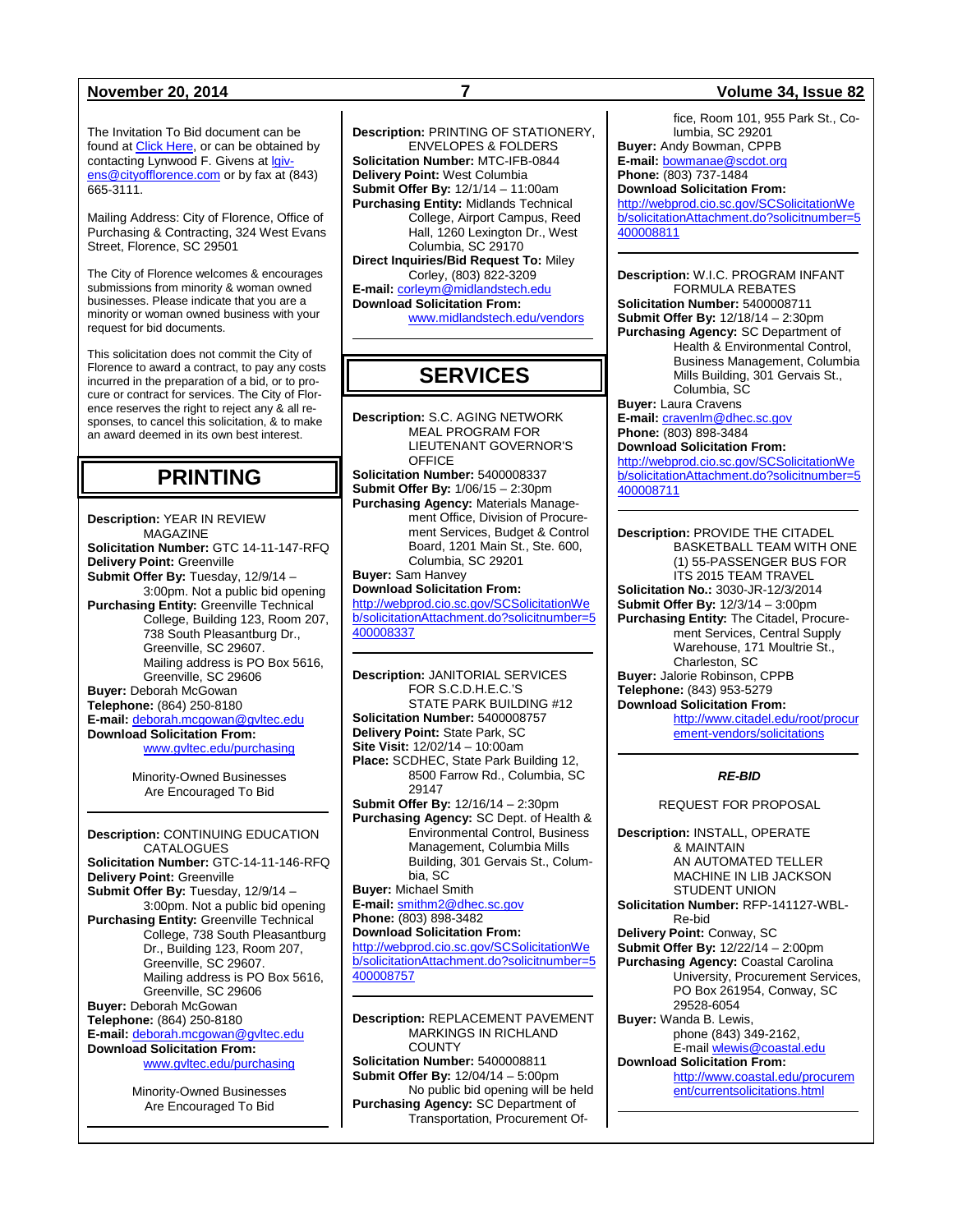**Description:** VIDEO PRODUCTION **SERVICES Solicitation Number:** TCTC-15-Video Production **Submit Offer By:** 12/2/14 – 2:00pm. Not a public bid opening **Purchasing Agency:** Tri-County Technical College, Purchasing Department, 7900 Hwy. 76, PO Box 587, Pendleton, SC 29670 **Direct Inquiries to Buyer:** Kristal Doherty, Purchasing Manager, phone (864) 646-1795, E-mail [kdoherty@tctc.edu](mailto:kdoherty@tctc.edu) **Download Solicitation From: [Click Here](http://www.tctc.edu/About_TCTC/PurchasingSolicitation/Solicitation.xml)** 

**Description:** INTRUSION ALARM SYSTEMS SERVICE **Solicitation Number:** RFP15-0170 **Site Visit:** None **Bid Opening Date/Time:** 12/8/14 – 11:00am **Deliver Bids To:** Vanester S. Ravenell, Office of Finance, 578 Ellis Ave., Orangeburg, SC 29115 or E-mail [vanester.ravenell@ocsd5.net.](mailto:vanester.ravenell@ocsd5.net) "Subject: Purchasing. Solicitation Number: RFP15-0170" **Purchasing Agency:** Orangeburg County School District Five, Office of Finance, 578 Ellis Ave., Orangeburg, SC 29115 **Direct Inquiries To:** Vanester S. Ravenell, Procurement Supervisor, [vanester.ravenell@ocsd5.net,](mailto:vanester.ravenell@ocsd5.net) phone (803) 533-7941 or Mike Taylor, E-mail *mike.taylor@ocsd5.net,* phone (803) 308-0311

Responses can be found at [Click Here](http://www.ocsd5schools.org/Default.asp?PN=DocumentUploads&L=2&DivisionID=15246&DepartmentID=16080&LMID=666650&ToggleSideNav=ShowAll) **Bid Packets From: [Click Here](http://www.ocsd5schools.org/Default.asp?PN=DocumentUploads&L=2&DivisionID=15246&DepartmentID=16080&LMID=666650&ToggleSideNav=ShowAll)** 

### **VENDOR BLANKET AGREEMENT FOR MOBILE OIL CHANGE SERVICES FOR STATE FLEET MANAGEMENT**

The State Fleet Management Office's (SFM) Commercial Vendor Repair Program (CVRP) is responsible for the service & repair of many of the vehicles belonging to State agencies & other non-State governmental entities. SFM seeks to establish competitive service agreements for repair & service of these vehicles located throughout the state.

The CVRP program that is currently in place for SFM primarily focuses on fixed establishments for service. This notice is to advise of SFM's intent to award vendor blanket agreements for mobile oil change services, effective December 15, 2014 – June 30, 2015.

In order to participate as an active vendor with our program for mobile oil change services for this period, please contact SFM to

### receive the agreement & bid sheet. Completed agreements & bid sheets must be received by Friday, December 5, 2014. Vendors submitting agreements after this date will be reviewed & added on a quarterly basis.

For further information, please contact SFM at the following:

> State Fleet Management Attn: Contract Manager 1430 Senate Street, 3rd Floor Columbia, SC 29201-3710

## **INMATE COMMISSARY OPERATION FOR ANDERSON COUNTY DETENTION CENTER**

Anderson County is accepting bids to provide Inmate Commissary Operation for the Anderson County Detention Center, reference Bid# 15-028. Bids must be received no later than 11:30am, on Thursday, December 11, 2014, to the attention of the Anderson County Purchasing Department, 101 S. Main St., Room 115, Anderson, SC 29624.

Interested parties should contact Anderson County Purchasing Department at (864) 260-4164 or request package at [Click Here.](http://www.andersoncountysc.org/WEB/Purchasing_01.asp) Fill in form that appears & a package will be emailed to you.

## **SUPPLIES**

**Description:** CONCRETE FOR CHEROKEE COUNTY **Solicitation Number:** 5400008812 **Submit Offer By:** 12/11/14 – 10:00am **Purchasing Agency:** SC Department of Transportation, Procurement Office, Room 101, 955 Park St., Columbia, SC 29201 **Buyer:** Andy Bowman, CPPB **E-mail:** [bowmanae@scdot.org](mailto:bowmanae@scdot.org) **Phone:** (803) 737-1484 **Download Solicitation From:** [http://webprod.cio.sc.gov/SCSolicitationWeb/s](http://webprod.cio.sc.gov/SCSolicitationWeb/solicitationAttachment.do?solicitnumber=5400008812) [olicitationAttach-](http://webprod.cio.sc.gov/SCSolicitationWeb/solicitationAttachment.do?solicitnumber=5400008812)

[ment.do?solicitnumber=5400008812](http://webprod.cio.sc.gov/SCSolicitationWeb/solicitationAttachment.do?solicitnumber=5400008812)

**Description:** ON-CALL CONCRETE FOR UNION COUNTY **Solicitation Number:** 5400008813 **Submit Offer By:** 12/11/14 – 10:00am **Purchasing Agency:** SC Department of Transportation, Procurement Office, Room 101, 955 Park St., Columbia, SC 29201 **Buyer:** Andy Bowman, CPPB **E-mail:** [bowmanae@scdot.org](mailto:bowmanae@scdot.org) **Phone:** (803) 737-1484 **Download Solicitation From:** [http://webprod.cio.sc.gov/SCSolicitationWeb/s](http://webprod.cio.sc.gov/SCSolicitationWeb/solicitationAttachment.do?solicitnumber=5400008813) [olicitationAttach](http://webprod.cio.sc.gov/SCSolicitationWeb/solicitationAttachment.do?solicitnumber=5400008813)[ment.do?solicitnumber=5400008813](http://webprod.cio.sc.gov/SCSolicitationWeb/solicitationAttachment.do?solicitnumber=5400008813)

## **November 20, 2014 8 Volume 34, Issue 82**

**Description:** 48 X 60 MODULAR OFFICE BUILDING

**Solicitation Number:** 5400008827 **Submit Offer By:** 12/15/14 – 3:00pm **Purchasing Agency:** Patriots Point Development Authority, 40 Patriots

Point Rd., Mount Pleasant, SC **Buyer:** Nicholas Magar

**Email:** [nmagar@patriotspoint.org](mailto:nmagar@patriotspoint.org) **Phone:** (843) 881-5996

**Download Solicitation From:**

[http://webprod.cio.sc.gov/SCSolicitationWe](http://webprod.cio.sc.gov/SCSolicitationWeb/solicitationAttachment.do?solicitnumber=5400008827) [b/solicitationAttachment.do?solicitnumber=5](http://webprod.cio.sc.gov/SCSolicitationWeb/solicitationAttachment.do?solicitnumber=5400008827) [400008827](http://webprod.cio.sc.gov/SCSolicitationWeb/solicitationAttachment.do?solicitnumber=5400008827)

**Description:** LASER PROJECTOR & LENS **Solicitation Number:** USC-RFQ-2731-KS **Delivery Point:** USC, Columbia **Submit Offer By:** 12/10/14 – 12:00 noon **Purchasing Entity:** USC Purchasing, 6th Floor, 1600 Hampton St., Columbia, SC 29208, phone (803) 777-4115 **Bid Request:** The bid package is available through the USC Purchasing web site, <http://purchasing.sc.edu/sa.php> or call the USC bid line at (803)

777-0255 **Buyer:** Kevin Sanders, phone (803) 777-4115, E-mai[l ksanders@mailbox.sc.edu](mailto:ksanders@mailbox.sc.edu)

**Description:** WALL COVERING MATERIAL AT CLEMSON UNIVERSITY CONFERENCE CENTER & INN **Solicitation Number:** 56387682 **Delivery Point:** Clemson, SC **Submit Offer By:** 12/2/14 – 11:00am **Purchasing Entity:** Clemson University, Procurement Services, Administrative Services Building, Silas N. Pearman Boulevard, Clemson, SC 29634 **Buyer:** Allison Patton, (864) 656-3677 or [apatton@clemson.edu](mailto:apatton@clemson.edu) **Download Solicitation From:**

[www.clemson.edu/cfo/procureme](http://www.clemson.edu/cfo/procurement/vendors) [nt/vendors](http://www.clemson.edu/cfo/procurement/vendors)

**Description:** VEHICLE BATTERIES – TERM CONTRACT **Solicitation Number:** C15014 – 12/05/14S **Delivery Point:** Lexington County **Submit Offer By:** 12/5/14 – 3:00pm, EST **Purchasing Entity:** Lexington County Procurement Office, County Administration Building, 212 South Lake Dr., Ste. 503, Lexington, SC 29072 **Direct Inquiries To:** Angela M. Seymour **Telephone:** (803) 785-8319

**E-mail:** [aseymour@lex-co.com](mailto:aseymour@lex-co.com) **Download Solicitation From: [Click here](http://www.lex-co.sc.gov/departments/DeptIQ/procurement/Pages/BidOpportunities.aspx)**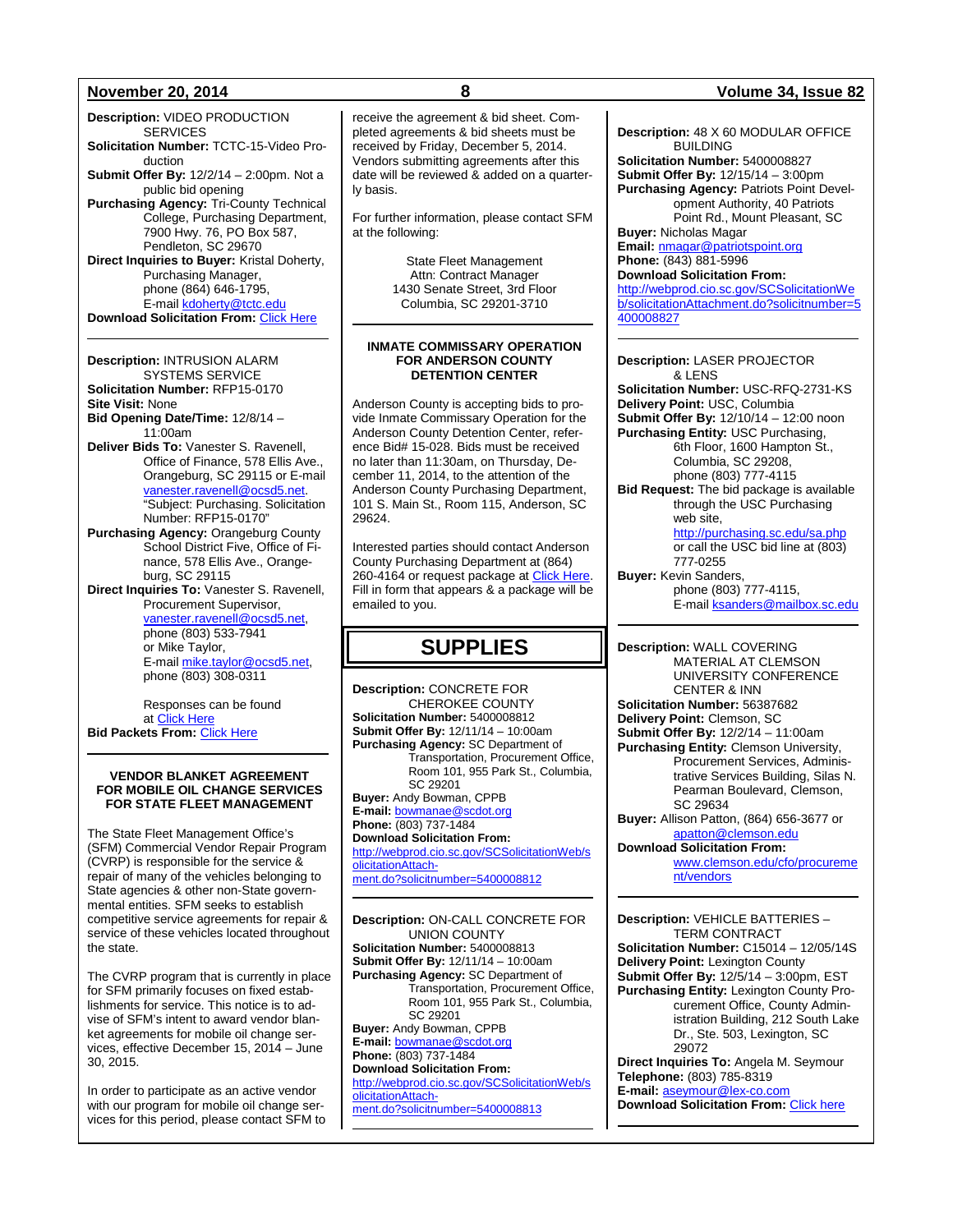### **Description:** TWENTY-FOUR STAINLESS STEEL TABLES **Solicitation Number:** 2015-IFB-2 **Delivery Point:** Lexington County **Submit Offer By:** 12/5/14 – 3:00pm, EST **Purchasing Entity:** Lexington County Procurement Office, County Administration Building, 212 South Lake

Dr., Ste. 503, Lexington, SC 29072 **Direct Inquiries To:** Angela M. Seymour

**Telephone:** (803) 785-8319 **E-mail:** [aseymour@lex-co.com](mailto:aseymour@lex-co.com) **Download Solicitation From: [Click](http://www.lex-co.sc.gov/departments/DeptIQ/procurement/Pages/BidOpportunities.aspx) here** 

**Project Name:** 25 PAIRS OF STRUCTURAL FIREFIGHTING GEAR FOR PUBLIC SAFETY **Project Number:** 2014-34 **Location:** Newberry County, S.C.

**Description of Project:** The County of Newberry is seeking sealed bids from qualified vendors for the purchase of 25 sets of structural firefighting gear for the Public Safety Department.

**Bid Packages To Be Delivered To:** Newberry County Courthouse Annex Conference Room, 1226 College Street, PO Box 156, Newberry SC, Attention, Crystal Waldrop, CPPB, Purchasing Director

**Deadline for Submittals:** December 11, 2014 at 3:00pm, local time

**Download Solicitation From:**

[www.newberrycounty.net/purchasing](http://www.newberrycounty.net/purchasing) or request package by contacting Crystal Waldrop, (803) 321-2100.

## REQUEST FOR BIDS

**Scope Of Work:** PROVIDE KERSHAW COUNTY AN OUTDOOR SPORTS LIGHTING SYSTEM FOR TWO 180FT. X 360FT. SOCCER FIELDS **Bid Number:** 14-135-12 **Bid Surety Bond:** Yes – 5% **Bid Submission:** Sarah Williams, Kershaw County Government Center, 515

Walnut Street, Room 217, Camden, SC 29020

**Bid Due Date/Time:** December 17, 2014 – 3:00pm

## **Download Bid Package:**

[www.kershaw.sc.gov](http://www.kershaw.sc.gov/) – If downloading this solicitation from other than our website, it is the responsibility of the vendor to email our office a[t sa-](mailto:sarah.williams@kershaw.sc.gov)

[rah.williams@kershaw.sc.gov](mailto:sarah.williams@kershaw.sc.gov) to be registered as a potential vendor to receive any subsequent amendments.

## **CRUSH & RUN FOR MARLBORO COUNTY**

The County of Marlboro is currently accepting sealed bids for Macadam Base "Crush & Run." Bids will be received at the William P. Wallace, Sr. Administration Building, 205 East Market Street, Bennettsville, SC.

Public Bids Due & Opening: Wednesday, December 3, 2014, 11:30am, William P. Wallace, Sr. Administration Building Conference Room – All bids will be opened & read aloud in public.

When obtaining bid documents, please provide your company's name, mailing address, street address, telephone number, fax number, e-mail address, & contact person.

For Bid Package: Email request to [S.Rivers@marlborocounty.sc.gov.](mailto:S.Rivers@marlborocounty.sc.gov)

All bids must be received by deadline, sealed & marked "Crush & Run" & submitted to Susan Rivers, Grant Coordinator.

The County reserves the right to reject any & all bids, to waive informalities & technicalities & to award any bids considered to be in the best interest of the county.

## **FOR SALE**

## **S.C. SURPLUS PROPERTY**

Public Auction Number: 141210

A public auction will be held at 9:00am on Wednesday, December 10, 2014.

Property in lots, including vehicles, will be auctioned. Other lots may be added or withdrawn.

Location: SC Surplus Property, 1441 Boston Ave., W Columbia, SC

Contact: Customer Service, (803) 896-6880

Inspection: Tuesday, December 9, 2014, from 9:00am to 3:30pm & Wednesday, December 10, 2014, from 8:00am to 8:45am

### **HOUSE & REAL PROPERTY IN WALHALLA, SC**

Oconee County will accept bids for the Sale of House & Real Property located at 502 E. Main St., Walhalla, SC, until Tuesday, January 14, 2014, at 2:00pm, EST; at which time they will be publicly opened.

Site Visit: There will be four (4) site visits for viewing the real property, including the improvements. The dates are as follows:

- Tuesday, October 28, 2014 from 2:00pm to 4:00pm
- Thursday, November 20, 2014 from 10:00am to 12:00pm
- Tuesday, December 9, 2014 from 2:00pm to 4:00pm
- Tuesday, January 6, 2015 from 10:00am to 12:00pm

Specifications may be obtained from Oconee County Procurement Office, 415 S. Pine Street, Room 100, Walhalla, SC 2969,1 or at the County's website, [Click](http://www.oconeesc.com/Departments/KZ/Procurement.aspx)  [Here.](http://www.oconeesc.com/Departments/KZ/Procurement.aspx)

Oconee County reserves the right to reject any or all bids, to waive any technicalities & informalities, & to accept the bids deemed to be in the best interest of the County.

## **NOTICES**

### **SC COUNCIL OF ENGINEERING & SURVEYING SOCIETIES TAKING APPLICATIONS FOR SEAT ON S.C. STATE BOARD OF REGISTRATION FOR PROFESSIONAL ENGINEERS & SURVEYORS**

Governor Nikki Haley has the opportunity to appoint a qualified Professional Engineer to the SC State Board of Registration for Professional Engineers & Land Surveyors beginning January 1, 2015.

Each engineering & surveying member of the Registration Board must be a citizen of the United States & a resident of South Carolina, must be licensed in this state, must have been engaged in the practice of engineering or surveying in this state for at least twelve (12) years, & must have been in responsible charge of important engineering or surveying work for at least five (5) years. Responsible charge of teaching engineering may be construed as responsible charge of engineering work. The primary responsibility of board members is to protect the health, safety & welfare of the public of South Carolina.

The SC Council of Engineering & Surveying Societies is charged, by law, to make recommendations to the Governor from which she must appoint engineers & surveyors to the Registration Board.

The SC Council of Engineering & Surveying Societies is accepting letters of application from Professional Engineers who meet the state's minimum requirements that wish to be considered for the Registration Board position. The deadline for submitting applications with the SC Council of Engineering

## **November 20, 2014 9 Volume 34, Issue 82**